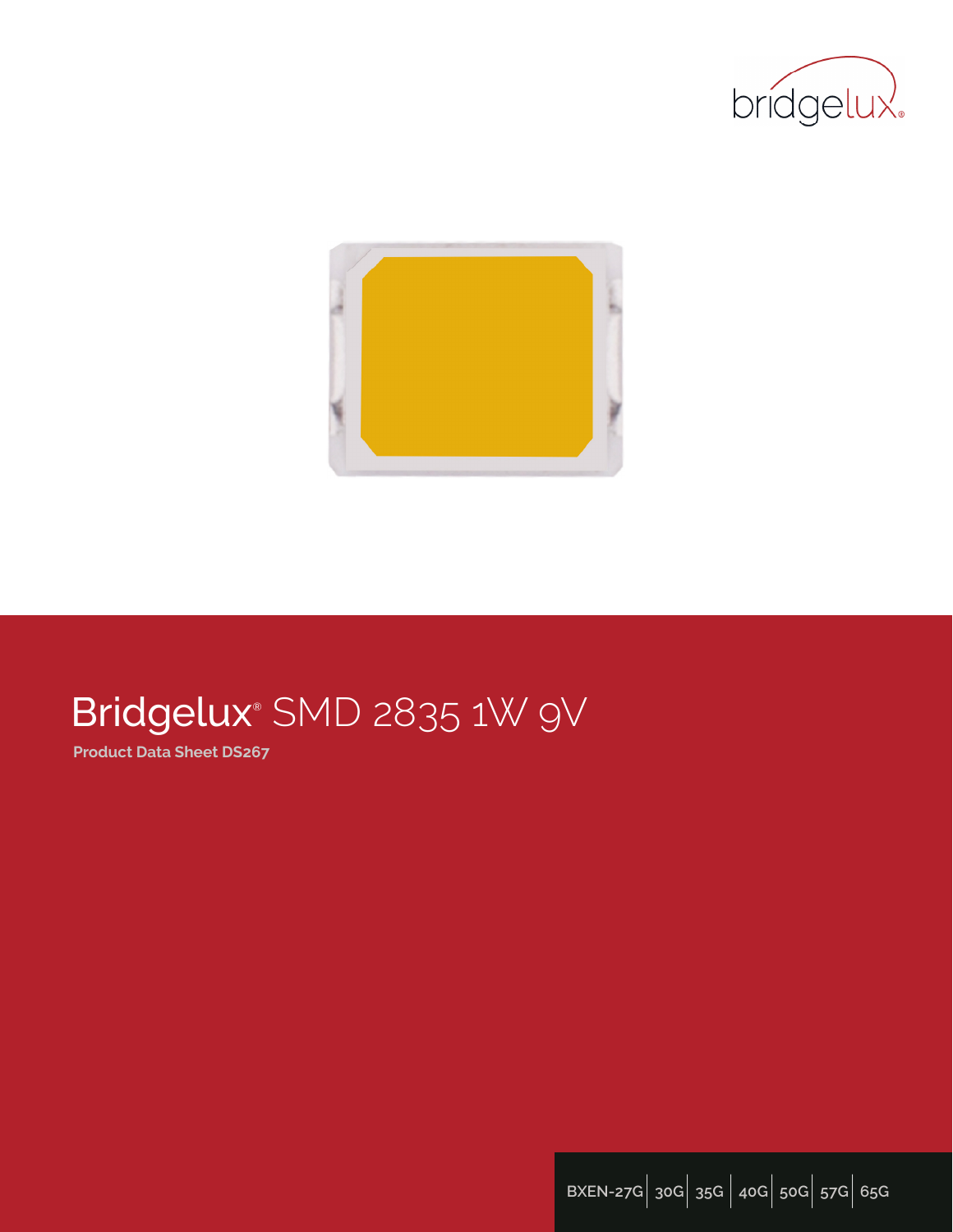

### Introduction

The Bridgelux SMD 2835 high power LED is hot-color targeted, which ensures that the LEDs fall within their specified color bin at the typical application conditions of 85°C. With its broad lumen coverage and wide range of CCT options, the SMD 2835 provides unparalleled design-in flexibility for indoor and outdoor lighting applications. The SMD 2835 is ideal as a drop-in replacement for emitters with an industry standard 2.8mm x 3.5mm footprint.<br>The Bridgelux SMD 2835 high power LED is hot-color targeted, which ensures that the LE<br>Color bin at the typical application condition

#### **Features**

- Industry-standard 2835 footprint
- 9 bin color control
- Hot-color targeting ensures that color is within the ANSI bin at the typical application conditions of 85°C
- Enables 3- and 5-step MacAdam ellipse custom binning kits
- RoHS compliant and lead free
- Multiple CCT configurations for a wide range of lighting applications

#### **Benefits**

- Lower operating and manufacturing cost
- Ease of design and rapid go-to-market
- Uniform, consistent white light
- Reliable and constant white point
- Compliant with environmental standards
- Design flexibility

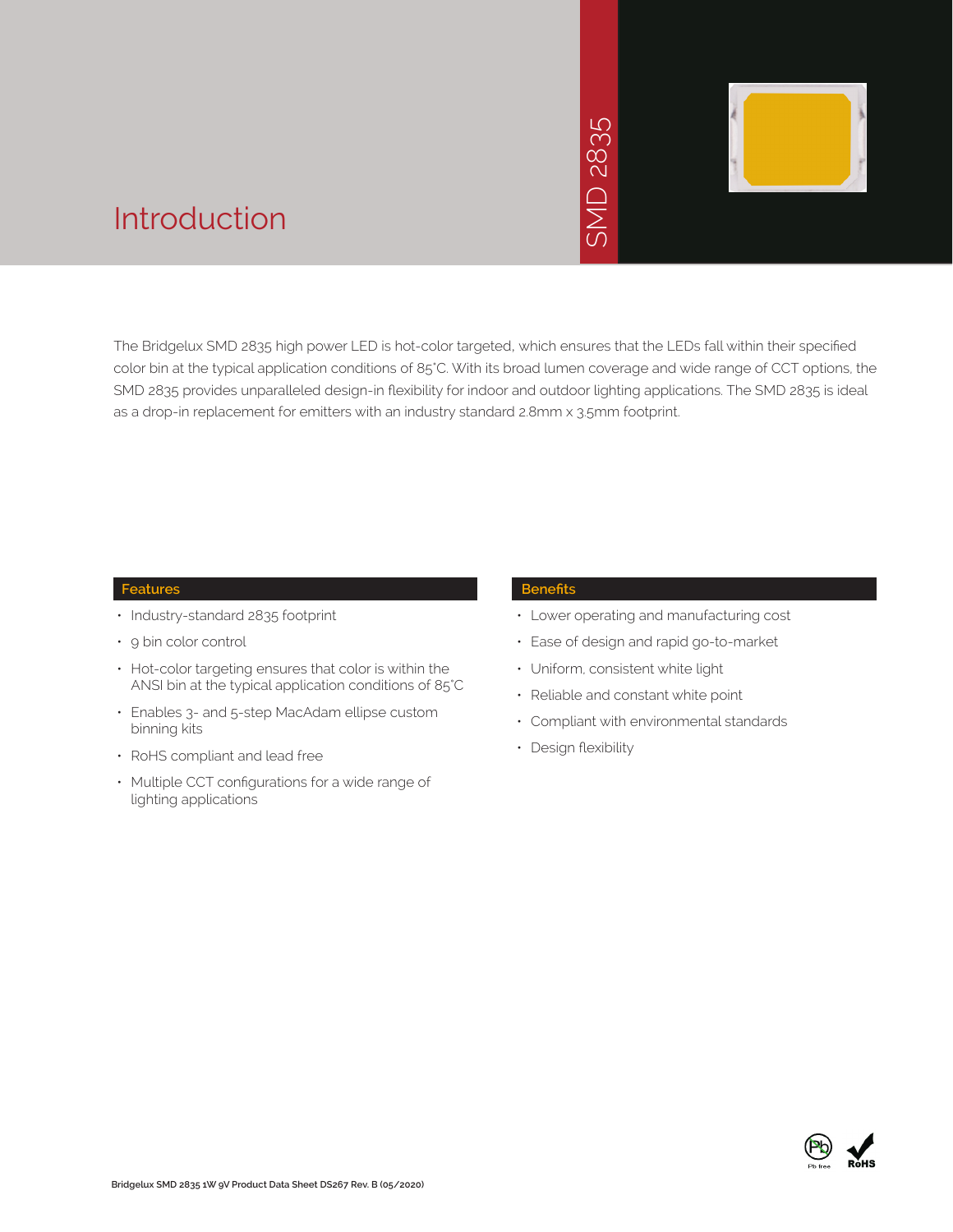## **Contents**

| Product Feature Map               | $\mathbf{2}$   |
|-----------------------------------|----------------|
| Product Nomenclature              | $\overline{c}$ |
| <b>Product Test Conditions</b>    | $\overline{c}$ |
| <b>Product Selection Guide</b>    | 3              |
| <b>Electrical Characteristics</b> | $\overline{4}$ |
| Absolute Maximum Ratings          | 5              |
| <b>Product Bin Definitions</b>    | 6              |
| Performance Curves                | 9              |
| <b>Typical Radiation Pattern</b>  | 12             |
| Typical Color Spectrum            | 13             |
| <b>Mechanical Dimensions</b>      | 14             |
| Reliability                       | 15             |
| <b>Reflow Characteristics</b>     | 16             |
| Packaging                         | 17             |
| Design Resources                  | 19             |
| Precautions                       | 19             |
| <b>Disclaimers</b>                | 19             |
| About Bridgelux                   | 20             |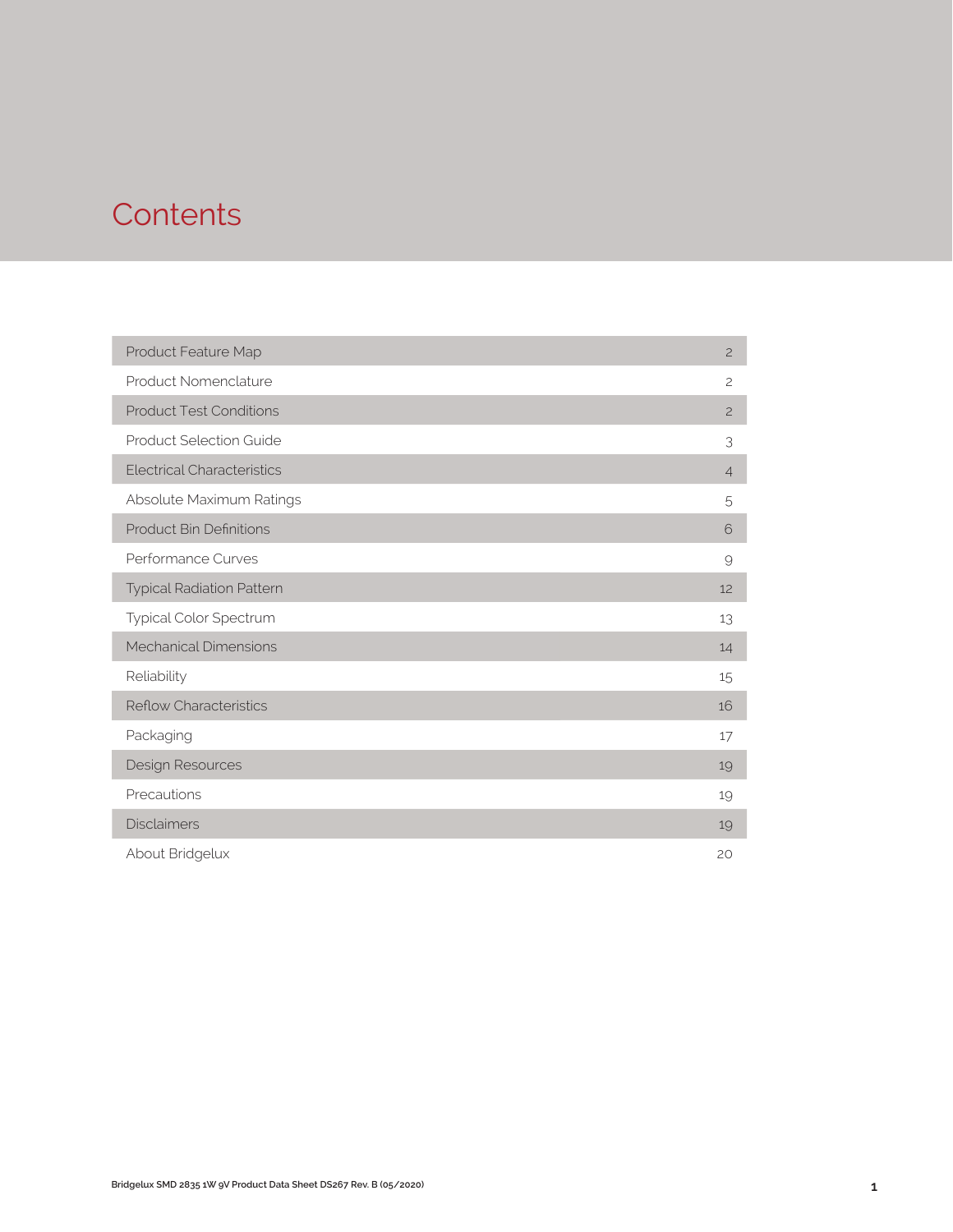### Product Feature Map

Bridgelux SMD LED products come in industry standard package sizes and follow ANSI binning standards. These LEDs are optimized for cost and performance, helping to ensure highly competitive system lumen per dollar performance while addressing the stringent efficacy and reliability standards required for modern lighting applications.





#### **Product Test Conditions**

Bridgelux SMD 2835 LEDs are tested and binned with a 10ms pulse of 100mA at T<sub>j</sub> (junction temperature)=T<sub>sp</sub> (solder point temperature) =25°C. Forward voltage and luminous flux are binned at a T<sub>j</sub>-T<sub>sp</sub>=25°C, while color is hot targeted at a T<sub>sp</sub> of 85°C.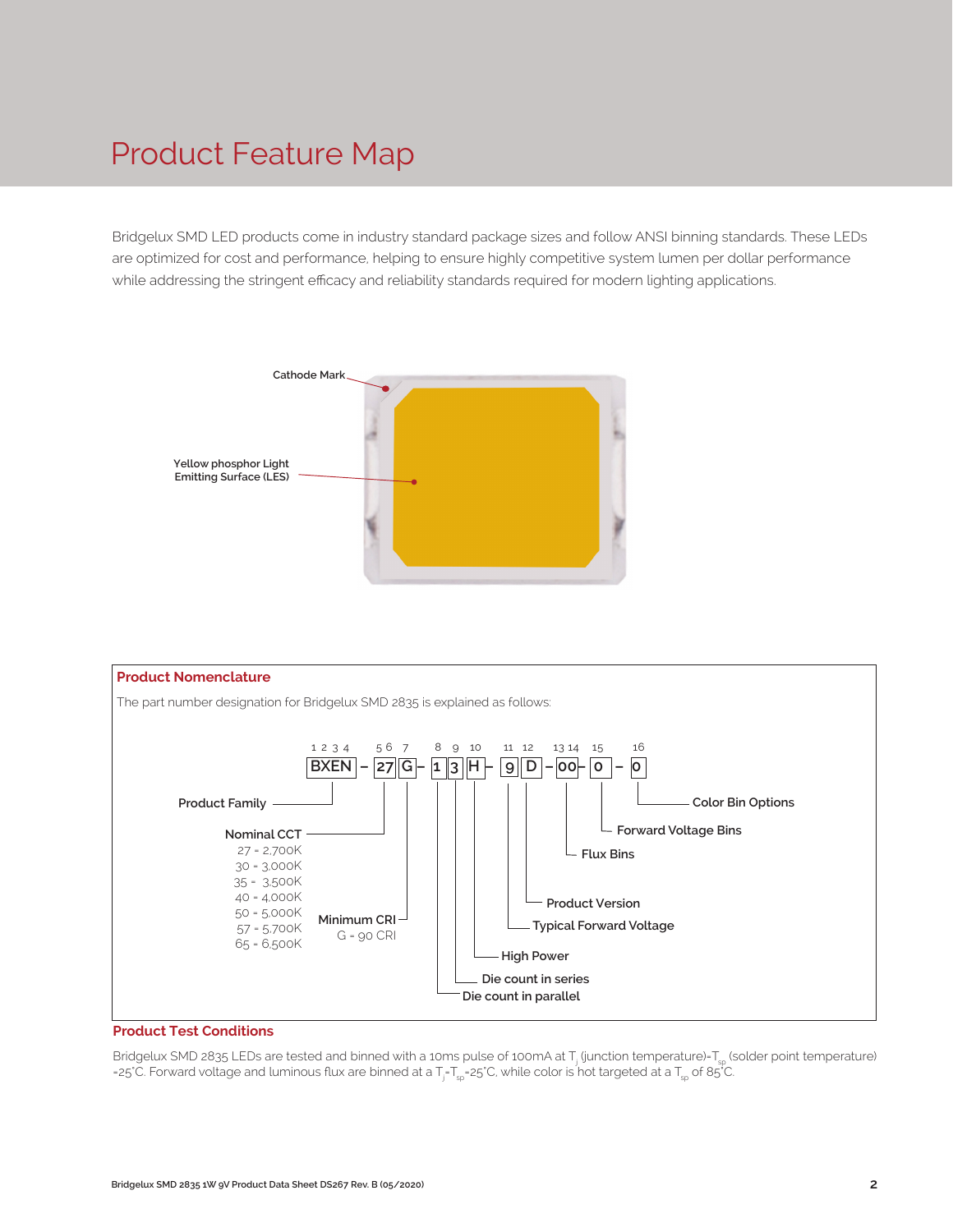# Product Selection Guide

The following product configurations are available:

| Part Number <sup>1,6</sup> | Nominal CCT <sup>2</sup> | CR <sup>3.5</sup> | <b>Nominal</b><br><b>Drive Current</b> |            | Forward Voltage <sup>4.5</sup><br>(V) | <b>Typical Pulsed</b><br><b>Typical Efficacy</b><br><b>Typical Power</b> |     | Flux $(lm)^{4.5}$<br>(W) |                                      |
|----------------------------|--------------------------|-------------------|----------------------------------------|------------|---------------------------------------|--------------------------------------------------------------------------|-----|--------------------------|--------------------------------------|
|                            | (K)                      |                   | (mA)                                   | <b>Min</b> | <b>Typical</b>                        | <b>Max</b>                                                               |     |                          | $\langle \text{Im}/\text{W} \rangle$ |
| BXEN-27G-13H-9D-00-0-0     | 2700                     | 90                | 100                                    | 8.4        | 8.8                                   | 9.4                                                                      | 117 | 0.9                      | 133                                  |
| BXEN-30G-13H-9D-00-0-0     | 3000                     | 90                | 100                                    | 8.4        | 8.8                                   | 9.4                                                                      | 122 | 0.9                      | 139                                  |
| BXEN-35G-13H-9D-00-0-0     | 3500                     | 90                | 100                                    | 8.4        | 8.8                                   | 9.4                                                                      | 122 | 0.9                      | 139                                  |
| BXEN-40G-13H-9D-00-0-0     | 4000                     | 90                | 100                                    | 8.4        | 8.8                                   | 9.4                                                                      | 128 | 0.9                      | 145                                  |
| BXEN-50G-13H-9D-00-0-0     | 5000                     | 90                | 100                                    | 8.4        | 8.8                                   | 9.4                                                                      | 128 | 0.9                      | 145                                  |
| BXEN-57G-13H-9D-00-0-0     | 5700                     | 90                | 100                                    | 8.4        | 8.8                                   | 9.4                                                                      | 128 | 0.9                      | 145                                  |
| BXEN-65G-13H-9D-00-0-0     | 6500                     | 90                | 100                                    | 8.4        | 8.8                                   | 9.4                                                                      | 128 | 0.9                      | 145                                  |

#### **Table 1:** Selection Guide, Pulsed Measurement Data at 100mA (T<sub>j</sub>=T<sub>sp</sub>=25°C)

| <b>Table 2:</b> Selection Guide, Pulsed Test Performance $(T_{\rm SD} = 85^{\circ}C)^{7,8}$ |  |
|---------------------------------------------------------------------------------------------|--|
|---------------------------------------------------------------------------------------------|--|

| Part Number <sup>1,6</sup> | Nominal CCT <sup>2</sup><br>(K) | CRI3-5 | <b>Nominal</b><br><b>Drive Current</b> |            | Forward Voltage <sup>4.5</sup><br>(V) |            | <b>Typical Pulsed</b> | <b>Typical Power</b><br>Flux $(lm)^{4.5}$<br>(W) |                                      |
|----------------------------|---------------------------------|--------|----------------------------------------|------------|---------------------------------------|------------|-----------------------|--------------------------------------------------|--------------------------------------|
|                            |                                 |        | (mA)                                   | <b>Min</b> | <b>Typical</b>                        | <b>Max</b> |                       |                                                  | $\langle \text{Im}/\text{W} \rangle$ |
| BXEN-27G-13H-9D-00-0-0     | 2700                            | 90     | 100                                    | 8.2        | 8.6                                   | 9.2        | 105                   | 0.9                                              | 121                                  |
| BXEN-30G-13H-9D-00-0-0     | 3000                            | 90     | 100                                    | 8.2        | 8.6                                   | 9.2        | 109                   | 0.9                                              | 126                                  |
| BXEN-35G-13H-9D-00-0-0     | 3500                            | 90     | 100                                    | 8.2        | 8.6                                   | 9.2        | 109                   | 0.9                                              | 126                                  |
| BXEN-40G-13H-9D-00-0-0     | 4000                            | 90     | 100                                    | 8.2        | 8.6                                   | 9.2        | 114                   | 0.9                                              | 133                                  |
| BXEN-50G-13H-9D-00-0-0     | 5000                            | 90     | 100                                    | 8.2        | 8.6                                   | 9.2        | 114                   | 0.9                                              | 133                                  |
| BXEN-57G-13H-9D-00-0-0     | 5700                            | 90     | 100                                    | 8.2        | 8.6                                   | 9.2        | 114                   | 0.9                                              | 133                                  |
| BXEN-65G-13H-9D-00-0-0     | 6500                            | 90     | 100                                    | 8.2        | 8.6                                   | 9.2        | 114                   | 0.9                                              | 133                                  |

Notes for Tables 1 & 2:

1. The last 6 characters (including hyphens '-') refer to flux bins, forward voltage bins, and color bin options, respectively. "00-0-0" denotes the fulldistribution of flux, forward voltage, and 7 SDCM color.

 Example: BXEN-27G-13H-9D-00-0-0 refers to the full distribution of flux, forward voltage, and color within a 2700K 7-step ANSI standard chromaticity region with a minimum of 90 CRI, 1x3 die configuration, high power, 8.8V typical forward voltage.

- 2. Product CCT is hot targeted at Tsp = 85°C. Nominal CCT as defined by ANSI C78.377-2011.
- 3. Listed CRIs are minimum values and include test tolerance.
- 4. Products tested under pulsed condition (10ms pulse width) at nominal drive current where Tj=Tsp=25°C.
- 5. Bridgelux maintains a ±7.5% tolerance on luminous flux measurements, ±0.1V tolerance on forward voltage measurements, and ±2 tolerance on CRI measurements for the SMD 2835.
- 6. Refer to Table 5 and Table 6 for Bridgelux SMD 2835 Luminous Flux Binning and Forward Voltage Binning information.
- 7. Typical pulsed test performance values are provided as reference only and are not a guarantee of performance.
- 8. Typical performance is estimated based on operation under pulsed current with LED emitter mounted onto a heat sink with thermal interface material and the solder point temperature maintained at 85°C. Based on Bridgelux test setup, values may vary depending on the thermal design of the luminaire and/or the exposed environment to which the product is subjected.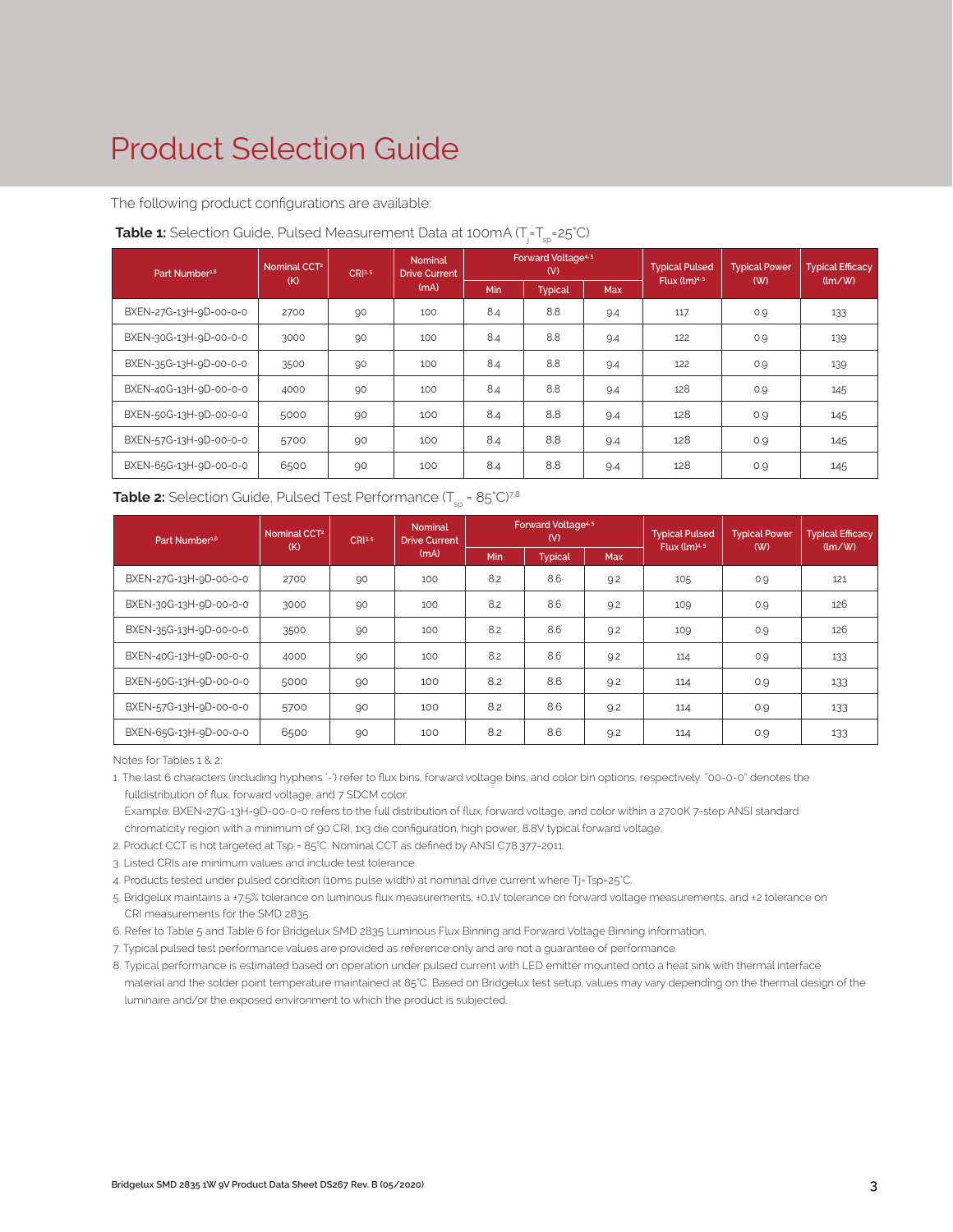# Electrical Characteristics

#### **Table 3: Electrical Characteristics**

|                          | <b>Drive Current</b> |                                                    | <b>Forward Voltage</b><br>$(V)$ <sup>2,3</sup> |                                                             | <b>Typical</b><br><b>Temperature</b><br>Coefficient                  | <b>Typical</b><br><b>Thermal</b><br><b>Resistance</b> |
|--------------------------|----------------------|----------------------------------------------------|------------------------------------------------|-------------------------------------------------------------|----------------------------------------------------------------------|-------------------------------------------------------|
| Part Number <sup>1</sup> | (mA)                 | <b>Minimum</b><br><b>Typical</b><br><b>Maximum</b> |                                                | of Forward<br>Voltage<br>$\Delta V \sim \Delta T$<br>(mV/C) | <b>Junction</b><br>to Solder Point <sup>4</sup><br>$R_{j-sp}$ (°C/W) |                                                       |
| BXEN-XXG-13H-9D-00-0-0   | 100                  | 8.4                                                | 8.8                                            | 9.4                                                         | $-2.95$                                                              | 13                                                    |

Notes for Tables 3:

1. The last 6 characters (including hyphens '-') refer to flux bins, forward voltage bins, and color bin options, respectively. "00-0-00" denotes the full distribution of flux, forward voltage, and 7 SDCM color.

 Example: BXEN-27G-13H-9D-00-0-0 refers to the full distribution of flux, forward voltage, and color within a 2700K 7-step ANSI standard chromaticity region with a minimum of 90 CRI, 1x3 die configuration, high power, 8.8V typical forward voltage.

2. Bridgelux maintains a tolerance of ± 0.1V on forward voltage measurements. Voltage minimum and maximum values at the nominal drive current are guaranteed by 100% test.

3. Products tested under pulsed condition (10ms pulse width) at nominal drive current where Tsp = 25°C.

4. Thermal resistance value was calculated using total electrical input power; optical power was not subtracted from input power.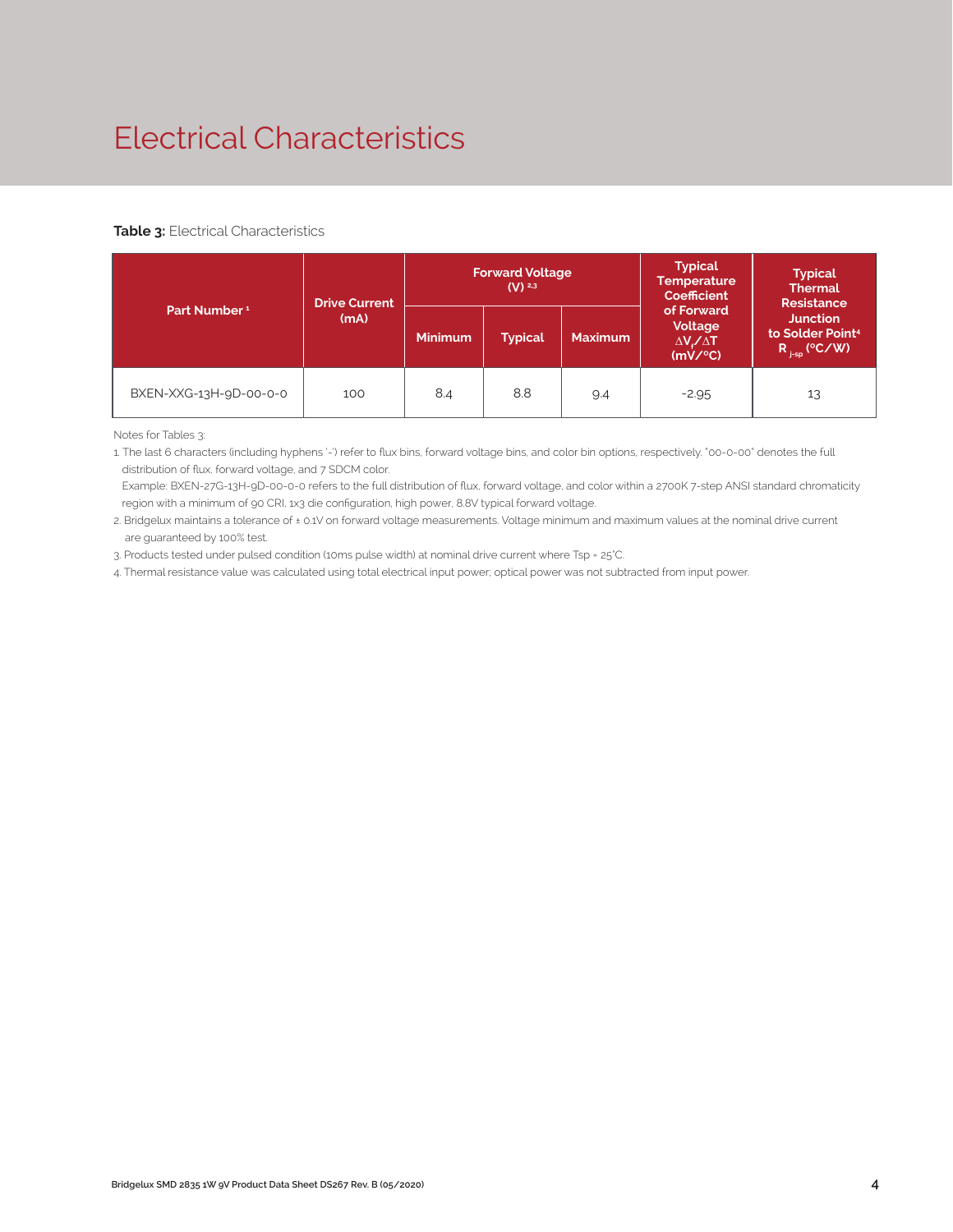# Absolute Maximum Ratings

#### **Table 4:** Maximum Ratings

| Parameter                                             | Maximum Rating                                  |  |  |  |
|-------------------------------------------------------|-------------------------------------------------|--|--|--|
| LED Junction Temperature $(T_i)$                      | $125^{\circ}$ C                                 |  |  |  |
| Storage Temperature                                   | $-40^{\circ}$ C to $+105^{\circ}$ C             |  |  |  |
| Operating Solder Point Temperature (T <sub>SD</sub> ) | $-40^{\circ}$ C to $+105^{\circ}$ C             |  |  |  |
| <b>Soldering Temperature</b>                          | 260°C or lower for a maximum of 10 seconds      |  |  |  |
| Maximum Drive Current                                 | 120 <sub>m</sub> A                              |  |  |  |
| Maximum Peak Pulsed Forward Current <sup>1</sup>      | 240 <sub>m</sub> A                              |  |  |  |
| Maximum Reverse Voltage <sup>2</sup>                  |                                                 |  |  |  |
| Moisture Sensitivity Rating                           | MSL <sub>3</sub>                                |  |  |  |
| Electrostatic Discharge                               | 2kV HBM. JEDEC-JS-001-HBM and JEDEC-JS-001-2012 |  |  |  |

Notes for Tables 4:

1. Bridgelux recommends a maximum duty cycle of 10% and pulse width of 10 ms when operating LED SMD at maximum peak pulsed current specified. Maximum peak pulsed current indicate values where LED SMD can be driven without catastrophic failures.

2. Light emitting diodes are not designed to be driven in reverse voltage and will not produce light under this condition. no rating is provided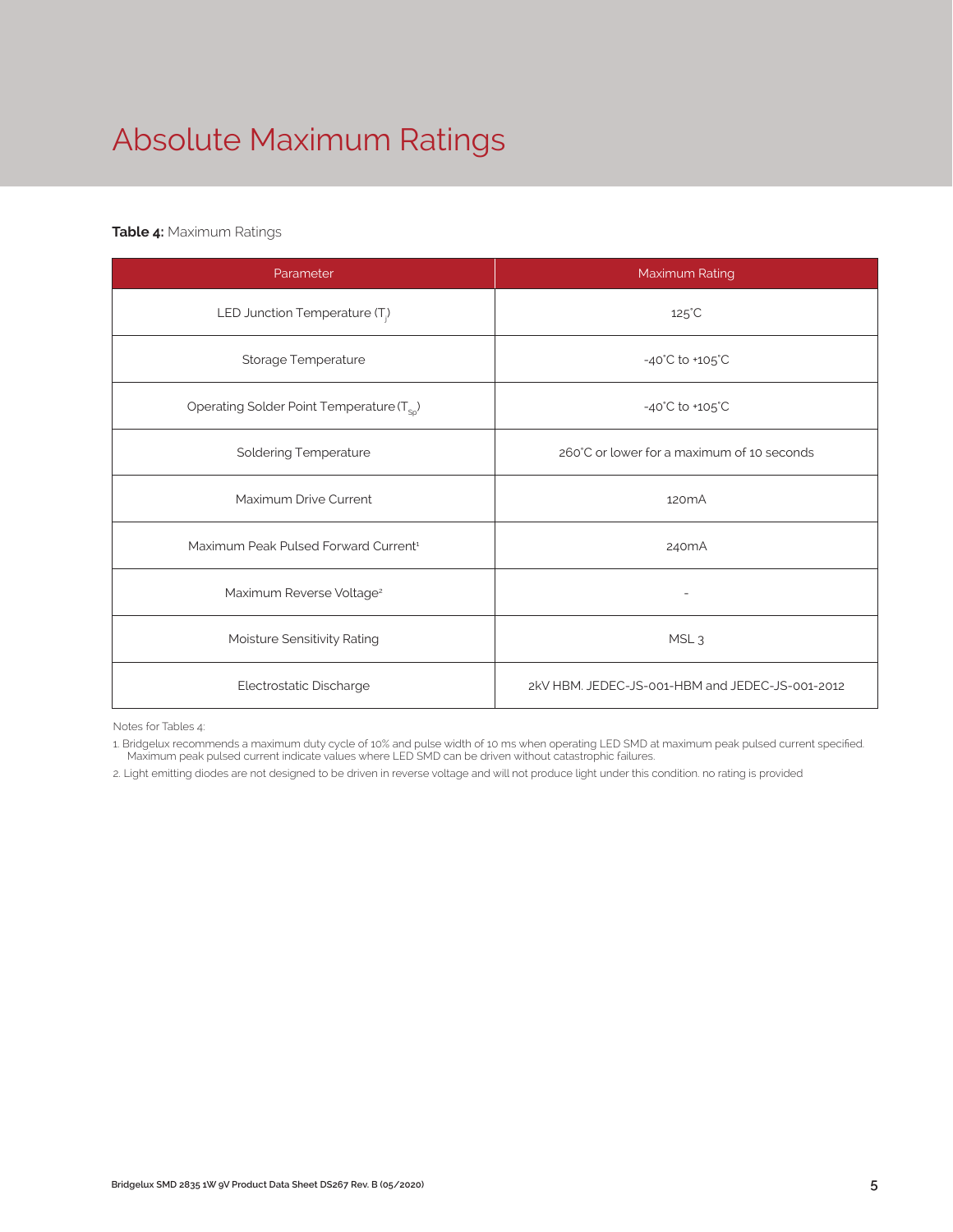# Product Bin Definitions

Table 5 lists the standard photometric luminous flux bins for Bridgelux SMD 2835 LEDs. Although several bins are listed, product availability in a particular bin varies by production run and by product performance. Not all bins are available in all CCTs.

| <b>Bin Code</b> | <b>Minimum</b> | <b>Maximum</b> | Unit | <b>Condition</b> |
|-----------------|----------------|----------------|------|------------------|
|                 |                |                |      |                  |
| 5E              | 110            | 115            |      |                  |
| .5F             | 115            | 120            |      |                  |
| 5G              | 120            | 125            | lm   | $I_r = 100mA$    |
| 5H              | 125            | 130            |      |                  |

#### **Table 5:** Luminous Flux Bin Definitions at 100mA, T<sub>sp</sub>=25°C

Note for Tables 5:

1. Bridgelux maintains a tolerance of ±7.5% on luminous flux measurements.

### **Table 6:** Forward Voltage Bin Definition at 100mA, T<sub>sp</sub>=25°C

| <b>Bin Code</b> | <b>Minimum</b> | <b>Maximum</b> | Unit | <b>Condition</b> |
|-----------------|----------------|----------------|------|------------------|
|                 | 8.4            | 8.6            |      |                  |
|                 | 8.6            | 8.8            |      |                  |
|                 | 8.8            | 9.0            |      | $I_c = 100mA$    |
|                 | 9.0            | 9.2            |      |                  |
| W               | 9.2            | 9.4            |      |                  |

Note for Tables 6:

1. Bridgelux maintains a tolerance of ± 0.1V on forward voltage measurements.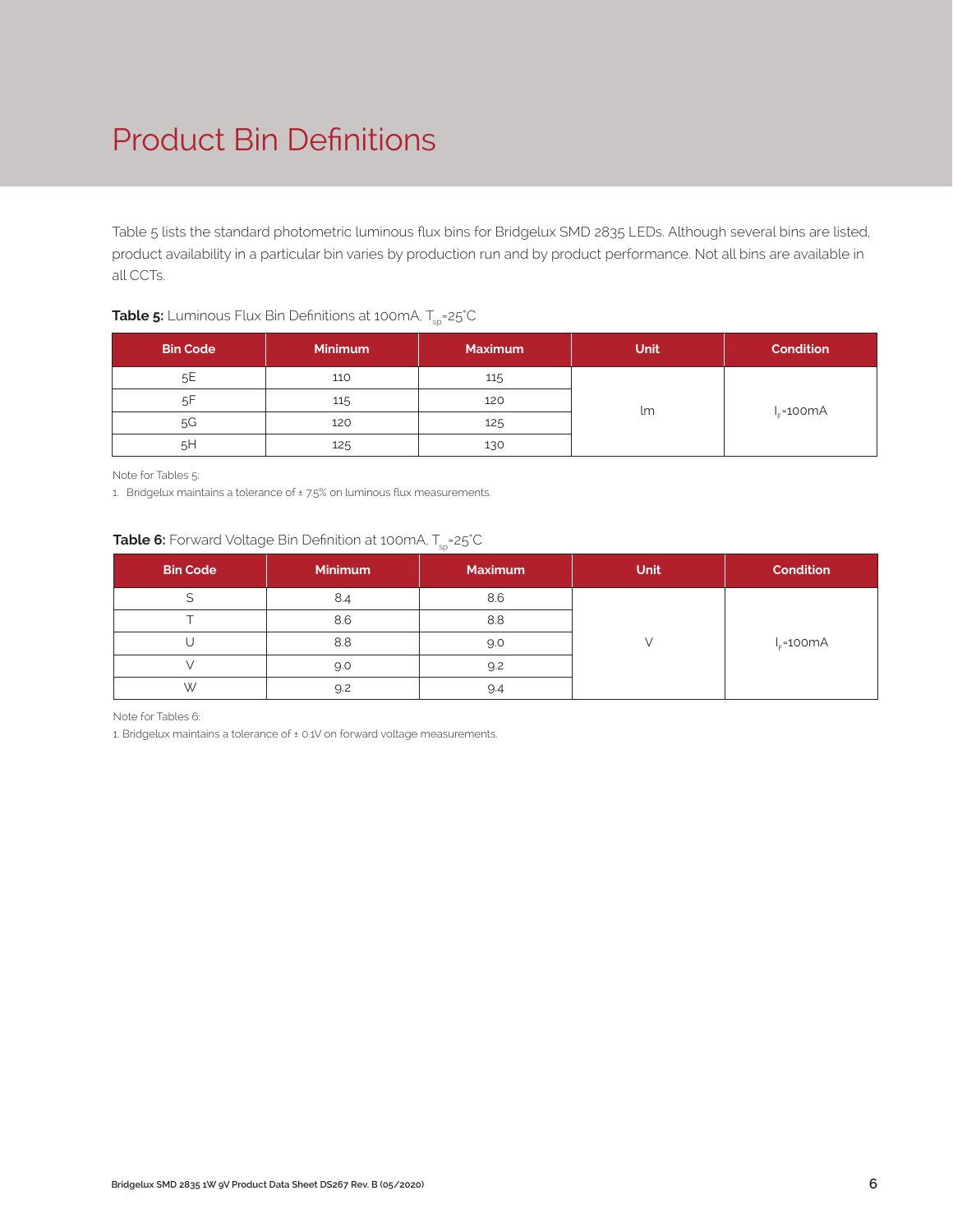### Product Bin Definitions

| <b>CCT</b> |                    |        | <b>Center Point</b> |                   |                   | <b>Ellipse</b>        | Color Bin    |  |
|------------|--------------------|--------|---------------------|-------------------|-------------------|-----------------------|--------------|--|
|            | <b>Color Space</b> | X      | Y                   | <b>Major Axis</b> | <b>Minor Axis</b> | <b>Rotation Angle</b> |              |  |
|            | 3 SDCM             | 0.4578 | 0.4101              | 0.00810           | 0.00420           | 53.70                 | $\mathbf{1}$ |  |
| 2700K      | 5 SDCM             | 0.4578 | 0.4101              | 0.01350           | 0.00700           | 53.70                 | 1/A/B/C/D    |  |
|            | 3 SDCM             | 0.4338 | 0.4030              | 0.00834           | 0.00408           | 53.22                 | $\mathbf{1}$ |  |
| 3000K      | 5 SDCM             | 0.4338 | 0.4030              | 0.01390           | 0.00680           | 53.22                 | 1/A/B/C/D    |  |
|            | 3 SDCM             | 0.4073 | 0.3917              | 0.00927           | 0.00414           | 54.00                 | 1            |  |
| 3500K      | 5 SDCM             | 0.4073 | 0.3917              | 0.01545           | 0.00690           | 54.00                 | 1/A/B/C/D    |  |
|            | 3 SDCM             | 0.3818 | 0.3797              | 0.00939           | 0.00402           | 53.72                 | $\mathbf{1}$ |  |
| 4000K      | 5 SDCM             | 0.3818 | 0.3797              | 0.01565           | 0.00670           | 53.72                 | 1/A/B/C/D    |  |
|            | 3 SDCM             | 0.3447 | 0.3553              | 0.00822           | 0.00354           | 59.62                 | 1            |  |
| 5000K      | 5 SDCM             | 0.3447 | 0.3553              | 0.01370           | 0.00590           | 59.62                 | 1/A/B/C/D    |  |
|            | 3 SDCM             | 0.3287 | 0.3417              | 0.00746           | 0.00320           | 59.09                 | $\mathbf{1}$ |  |
| 5700K      | 5 SDCM             | 0.3287 | 0.3417              | 0.01243           | 0.00533           | 59.09                 | 1/A/B/C/D    |  |
|            | 3 SDCM             | 0.3123 | 0.3282              | 0.00669           | 0.00285           | 58.57                 | $\mathbf{1}$ |  |
| 6500K      | 5 SDCM             | 0.3123 | 0.3282              | 0.01115           | 0.00475           | 58.57                 | 1/A/B/C/D    |  |

#### **Table 7:** 3- and 5-step MacAdam Ellipse Color Bin Definitions

|             | <b>2700K</b><br>Point |        |        | 3000K  |        | 3500K  |        | 4000K  |        | 5000K  |        | 5700K  |        | 6500K  | Color      |
|-------------|-----------------------|--------|--------|--------|--------|--------|--------|--------|--------|--------|--------|--------|--------|--------|------------|
|             | x                     | У      | x      | У      | x      | У      | ιx'    | У      | x      | У      | x      | У      | x      | У      | <b>Bin</b> |
|             | 0.4813                | 0.4319 | 0.4562 | 0.4260 | 0.4299 | 0.4165 | 0.4006 | 0.4044 | 0.3551 | 0.3760 | 0.3376 | 0.3616 | 0.3205 | 0.3481 |            |
|             | 0.4562                | 0.426  | 0.4299 | 0.4165 | 0.3996 | 0.4015 | 0.3736 | 0.3874 | 0.3376 | 0.3616 | 0.3207 | 0.3462 | 0.3028 | 0.3304 |            |
| <b>ANSI</b> | 0.4373                | 0.3893 | 0.4147 | 0.3814 | 0.3889 | 0.3690 | 0.3670 | 0.3578 | 0.3366 | 0.3369 | 0.3222 | 0.3243 | 0.3068 | 0.3113 |            |
|             | 0.4593                | 0.3944 | 0.4373 | 0.3893 | 0.4147 | 0.3814 | 0.3898 | 0.3716 | 0.3515 | 0.3487 | 0.3366 | 0.3369 | 0.3221 | 0.3261 | E/F/       |
|             | 0.4687                | 0.4289 | 0.4431 | 0.4213 | 0.4148 | 0.4090 | 0.3871 | 0.3959 | 0.3463 | 0.3687 | 0.3290 | 0.3538 | 0.3115 | 0.3391 | G/H        |
| V-up        | 0.4618                | 0.4170 | 0.4377 | 0.4101 | 0.4112 | 0.3996 | 0.3847 | 0.3873 | 0.3457 | 0.3617 | 0.3290 | 0.3470 | 0.3124 | 0.3328 |            |
|             | 0.4483                | 0.3919 | 0.4260 | 0.3854 | 0.4018 | 0.3752 | 0.3784 | 0.3647 | 0.3440 | 0.3427 | 0.3290 | 0.3300 | 0.3144 | 0.3186 |            |
| V-down      | 0.4542                | 0.4031 | 0.4310 | 0.3960 | 0.4053 | 0.3844 | 0.3807 | 0.3730 | 0.3445 | 0.3495 | 0.3290 | 0.3369 | 0.3135 | 0.3250 |            |
|             | 0.4468                | 0.4077 | 0.4223 | 0.3990 | 0.3941 | 0.3848 | 0.3702 | 0.3722 | 0.3371 | 0.3490 | 0.3215 | 0.3350 | 0.3048 | 0.3207 |            |
| H-left      | 0.4524                | 0.4089 | 0.4283 | 0.4013 | 0.4012 | 0.3885 | 0.3755 | 0.3755 | 0.3395 | 0.3509 | 0.3240 | 0.3372 | 0.3081 | 0.3240 |            |
|             | 0.4703                | 0.4132 | 0.4468 | 0.4077 | 0.4223 | 0.3990 | 0.3950 | 0.3875 | 0.3533 | 0.3620 | 0.3371 | 0.3490 | 0.3213 | 0.3373 |            |
| H-right     | 0.4632                | 0.4115 | 0.4394 | 0.4052 | 0.4133 | 0.3945 | 0.3880 | 0.3834 | 0.3498 | 0.3592 | 0.3334 | 0.3456 | 0.3165 | 0.3325 |            |
| Center      | 0.4578                | 0.4101 | 0.4338 | 0.4030 | 0.4073 | 0.3917 | 0.3818 | 0.3797 | 0.3447 | 0.3553 | 0.3287 | 0.3417 | 0.3123 | 0.3282 |            |

Notes for Tables 7:

1. Color binning at  $T_{\rm SD}$ =85°C unless otherwise specified

2. Bridgelux maintains a tolerance of ± 0.007 on x and y color coordinates in the CIE 1931 color space.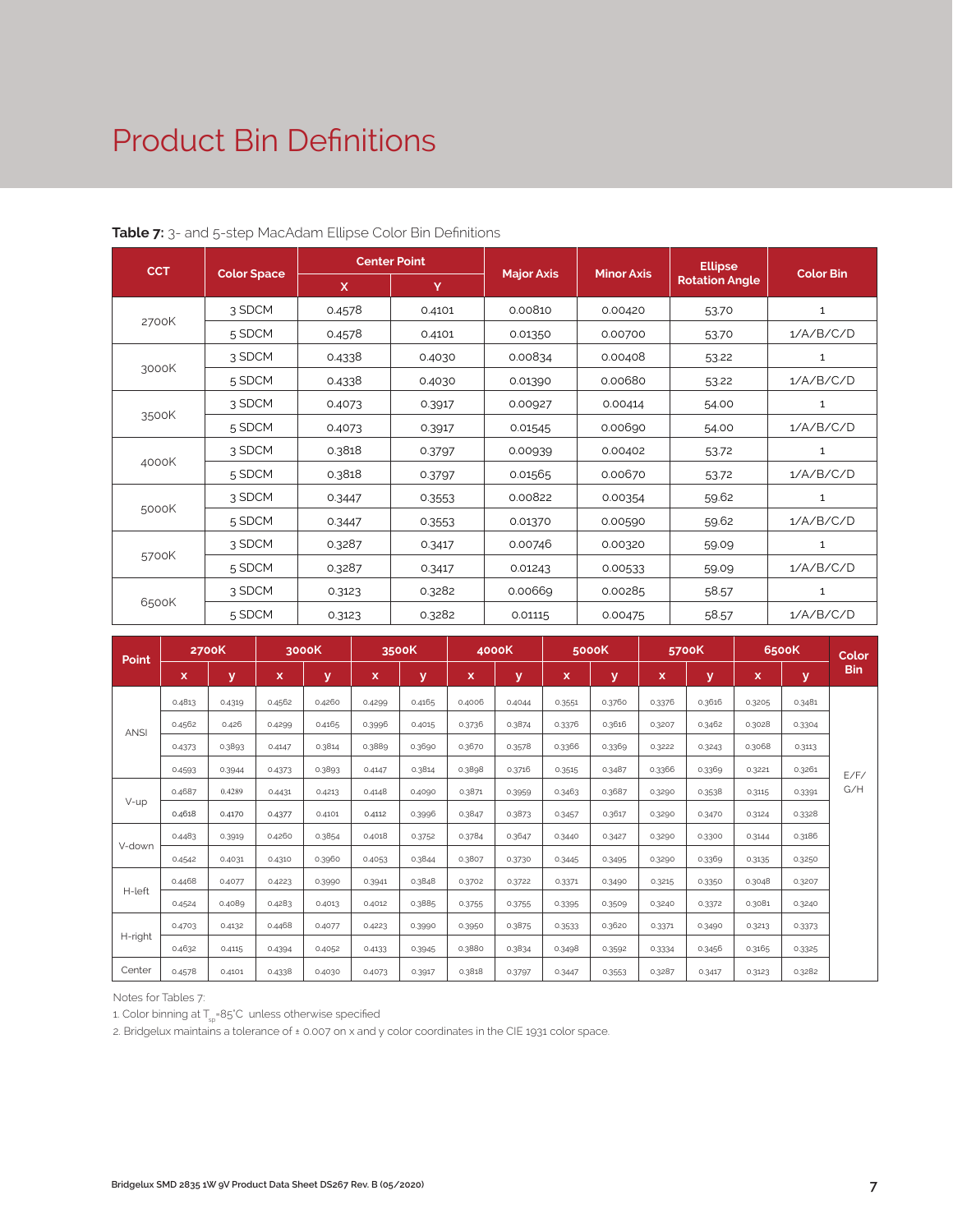# Product Bin Definitions







**C**

**G**

0.2980 0.3080 0.3180 0.3280

x

 $0.3050$   $+ 0.2980$ 

0.3150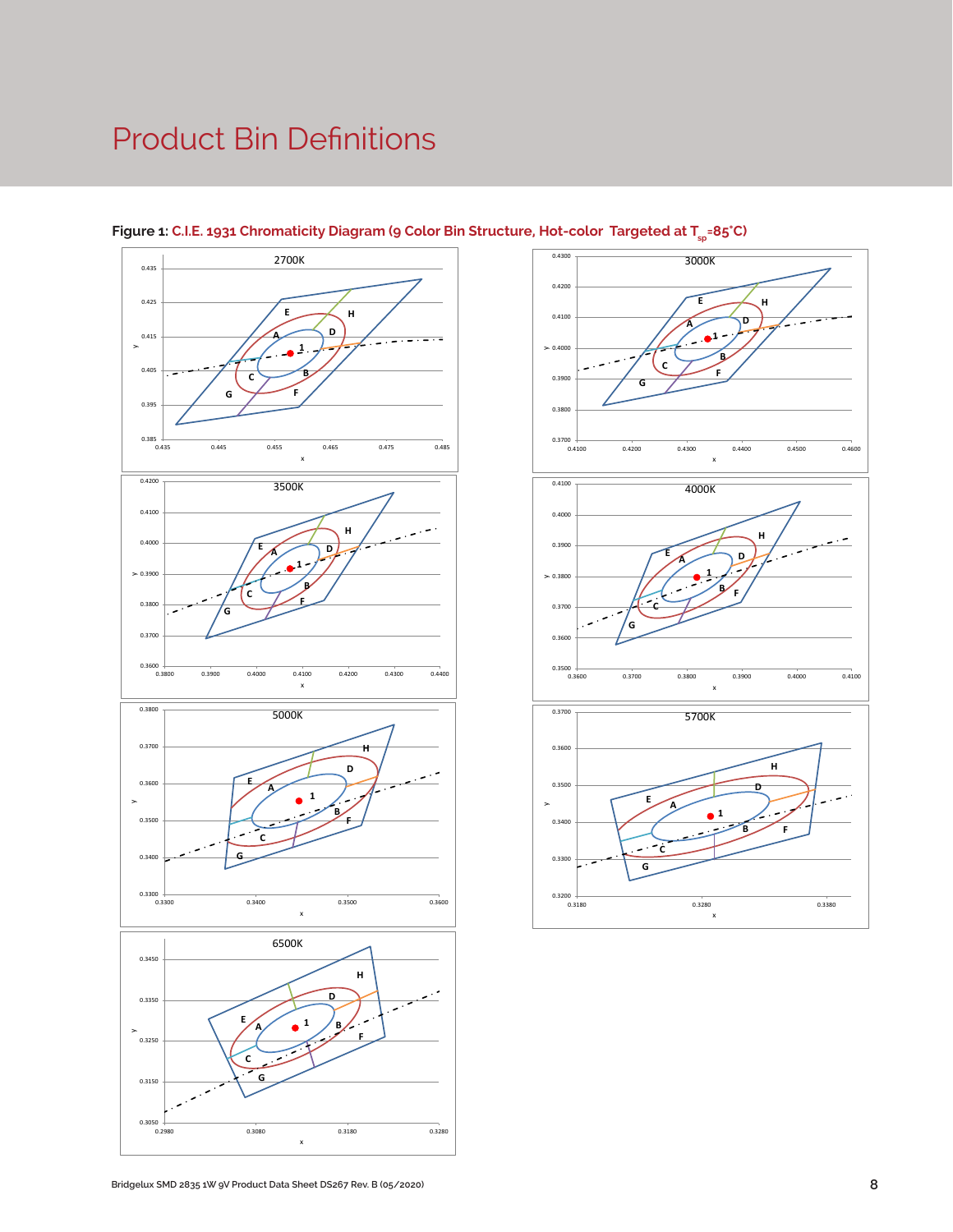### Performance Curves

#### Figure 2: Drive Current vs. Voltage (T<sub>SD</sub>=25°C)



Figure 3: Typical Relative Luminous Flux vs. Drive Current (T<sub>sp</sub>=25°C)



Note for Figure 3:

<sup>1.</sup> Bridgelux does not recommend driving high power LEDs at low currents. Doing so may produce unpredictable results. Pulse width modulation (PWM) is recommended for dimming effects.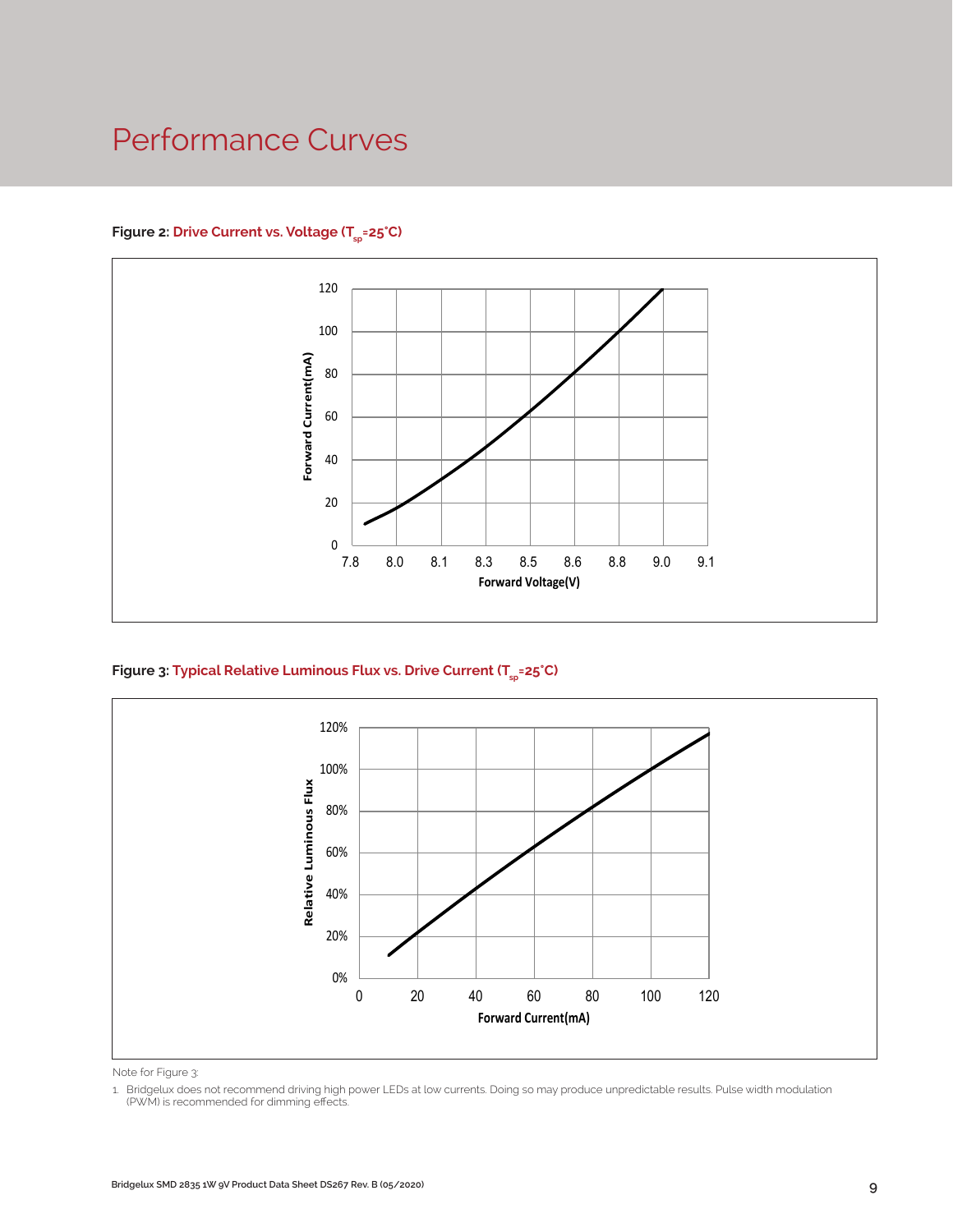### Performance Curves



#### **Figure 4: Typical Relative Flux vs. Solder Point Temperature**

**Figure 5: Typical ccx Shift vs. Solder Point Temperature**



Notes for Figures 4 & 5:

<sup>1.</sup> Characteristics shown for warm white based on 2700K and 90 CRI.

<sup>2.</sup> Characteristics shown for neutral white based on 4000K and 90 CRI.

<sup>3.</sup> Characteristics shown for cool white based on 6500K and 90 CRI.

<sup>4.</sup> For other color SKUs, the shift in color will vary. Please contact your Bridgelux Sales Representative for more information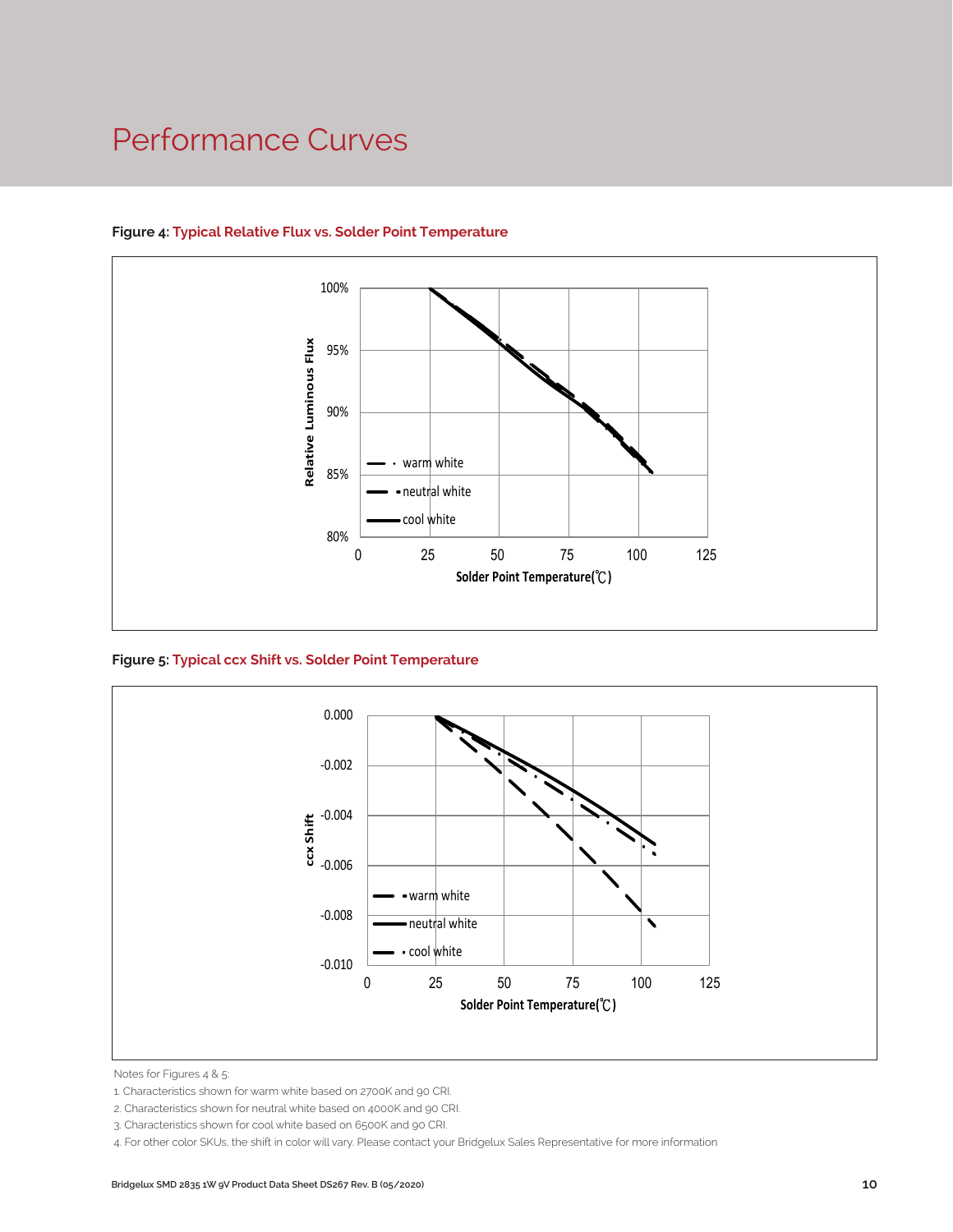### Performance Curves



#### **Figure 6: Typical ccy Shift vs. Solder Point Temperature**

Notes for Figure 6:

1. Characteristics shown for warm white based on 2700K and 90 CRI.

2. Characteristics shown for neutral white based on 4000K and 90 CRI.

3. Characteristics shown for cool white based on 6500K and 90 CRI.

4. For other color SKUs, the shift in color will vary. Please contact your Bridgelux Sales Representative for more information.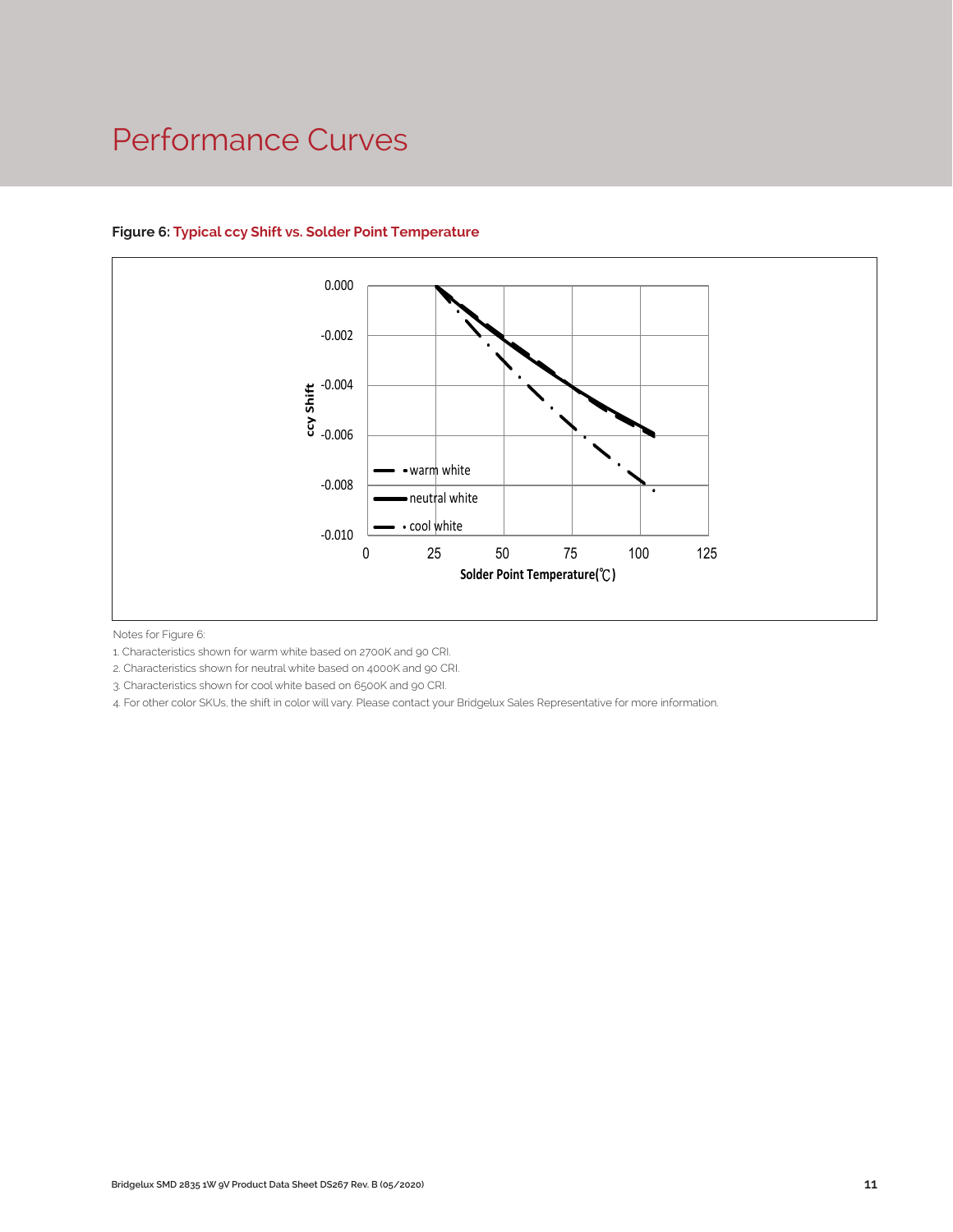# Typical Radiation Pattern



#### Figure 7: Typical Spatial Radiation Pattern at 100mA, T<sub>en</sub>=25°C

Notes for Figure 7:

1. Typical viewing angle is 120°.

2. The viewing angle is defined as the off axis angle from the centerline where luminous intensity (Iv) is ½ of the peak value.

#### Figure 8: Typical Polar Radiation Pattern at 100mA, T<sub>sp</sub>=25°C

.

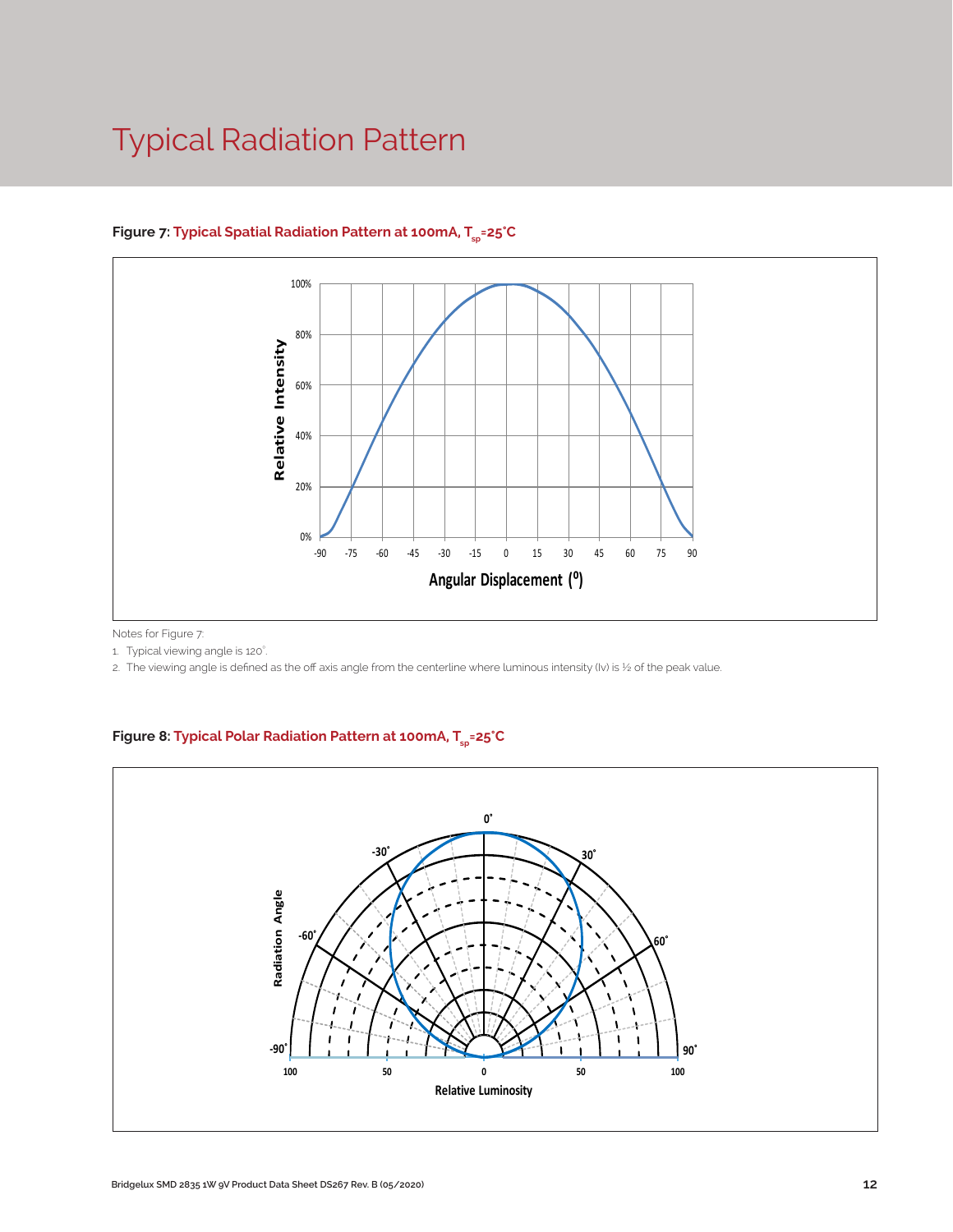# Typical Color Spectrum

#### **Figure 9: Typical Color Spectrum**



Notes for Figure 9:

1. Color spectra measured at nominal current for Tsp = 25°C

2. Color spectra shown for 90 CRI products.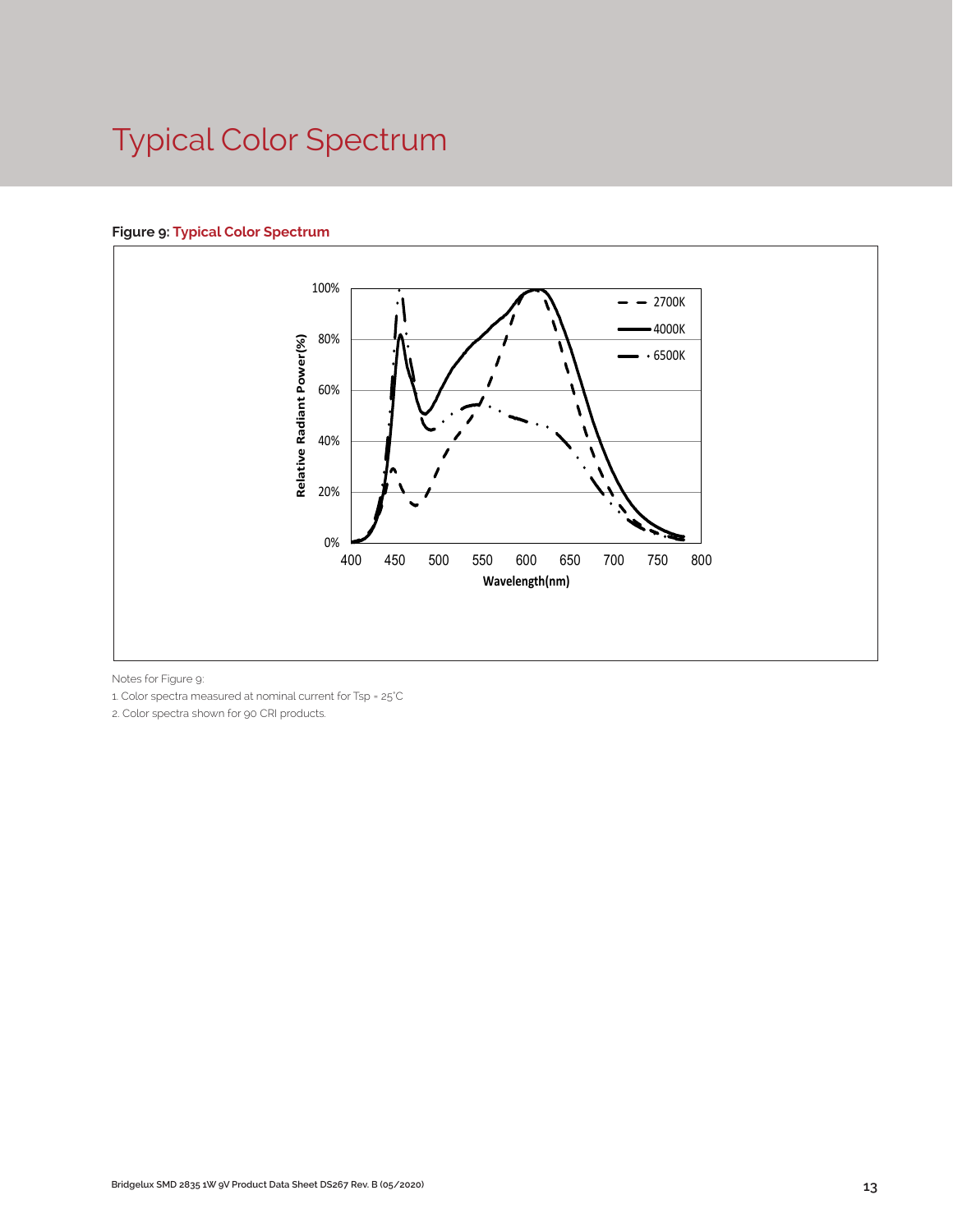### Mechanical Dimensions

#### **Figure 10: Drawing for SMD 2835**



Notes for Figure 10:

1. Drawings are not to scale.

2. Drawing dimensions are in millimeters.

3. Unless otherwise specified, tolerances are ± 0.10mm.

### Recommended PCB Soldering Pad Pattern

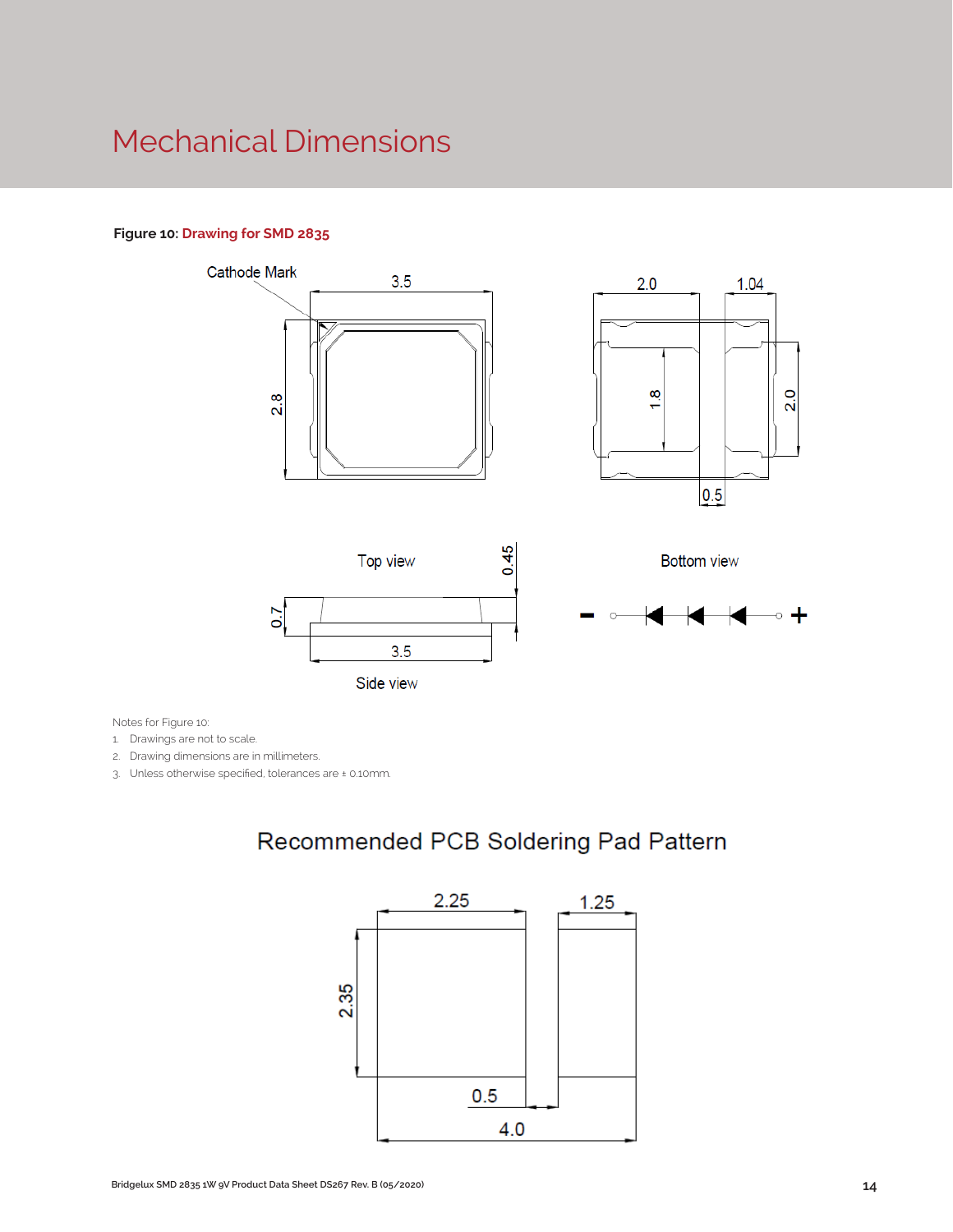# Reliability

#### **Table 8:** Reliability Test Items and Conditions

| No.            | <b>Items</b>                        | <b>Reference</b><br><b>Standard</b> | <b>Test Conditions</b>                                                                                 | <b>Drive</b><br>Current  | <b>Test Duration</b> | <b>Units</b><br>Failed/Tested |
|----------------|-------------------------------------|-------------------------------------|--------------------------------------------------------------------------------------------------------|--------------------------|----------------------|-------------------------------|
| 1              | Moisture/Reflow Sensitivity         | J-STD-020E                          | $T_{\text{cld}}$ = 260°C, 10sec,<br>Precondition: 60°C, 60%RH, 168hr                                   |                          | 3 reflows            | 0/22                          |
| $\overline{c}$ | Low Temperature Storage             | JESD22-A119                         | $T_a = -40^{\circ}C$                                                                                   | $\sim$                   | 1000 hours           | 0/22                          |
| 3              | High Temperature Storage            | JESD22-A103D                        | $T_a = 105^{\circ}C$                                                                                   |                          | 1000 hours           | 0/22                          |
| $\overline{4}$ | Low Temperature Operating Life      | JESD22-A108D                        | $T_s = -40^{\circ}C$                                                                                   | 100 <sub>m</sub> A       | 1000 hours           | 0/22                          |
| 5              | Temperature Humidity Operating Life | JESD22-A101C                        | $T_{\rm SD} = 85^{\circ}$ C, RH=85%                                                                    | 100 <sub>m</sub> A       | 1000 hours           | 0/22                          |
| 6              | High Temperature Operating Life     | JESD22-A108D                        | $T_{\rm sn}$ =105°C                                                                                    | 120 <sub>m</sub> A       | 1000 hours           | 0/22                          |
| $\overline{7}$ | Power switching                     | IEC62717:2014                       | $T_{SD} = 105^{\circ}C$<br>30 sec on, 30 sec off                                                       | 120 <sub>m</sub> A       | 30000 cycles         | 0/22                          |
| 8              | Thermal Shock                       | JESD22-A106B                        | $T_a = -40^{\circ}C - 100^{\circ}C$ ;<br>Dwell: 15min; Transfer: 10sec                                 |                          | 200 cycles           | 0/22                          |
| 9              | Temperature Cycle                   | JESD22-A104E                        | $T_a = -40^{\circ}C - 100^{\circ}C$ ;<br>Dwell at extreme temperature: 15min;<br>Ramp rate < 105°C/min |                          | 200 cycles           | 0/22                          |
| 10             | Electrostatic Discharge             | JS-001-2012                         | HBM, $2KV$ , $1.5k\Omega$ , 100pF,<br>Alternately positive or negative                                 | $\overline{\phantom{a}}$ | ÷,                   | 0/22                          |

#### **Passing Criteria**

| <b>Item</b>                     | <b>Symbol</b> | <b>Test Condition</b> | <b>Passing Criteria</b> |
|---------------------------------|---------------|-----------------------|-------------------------|
| Forward Voltage                 |               | 100 <sub>m</sub> A    | ΔVf<10%                 |
| Luminous Flux                   | ۲v            | 100 <sub>m</sub> A    | ΔFν<30%                 |
| <b>Chromaticity Coordinates</b> | (x, y)        | 100 <sub>m</sub> A    | Δu'v'<0.007             |

Notes for Tables 8:

1. Measurements are performed after allowing the LEDs to return to room temperature

2.  $\mathsf{T}_{\sf std}$  : reflow soldering temperature;  $\mathsf{T}_{\sf a}$  : ambient temperature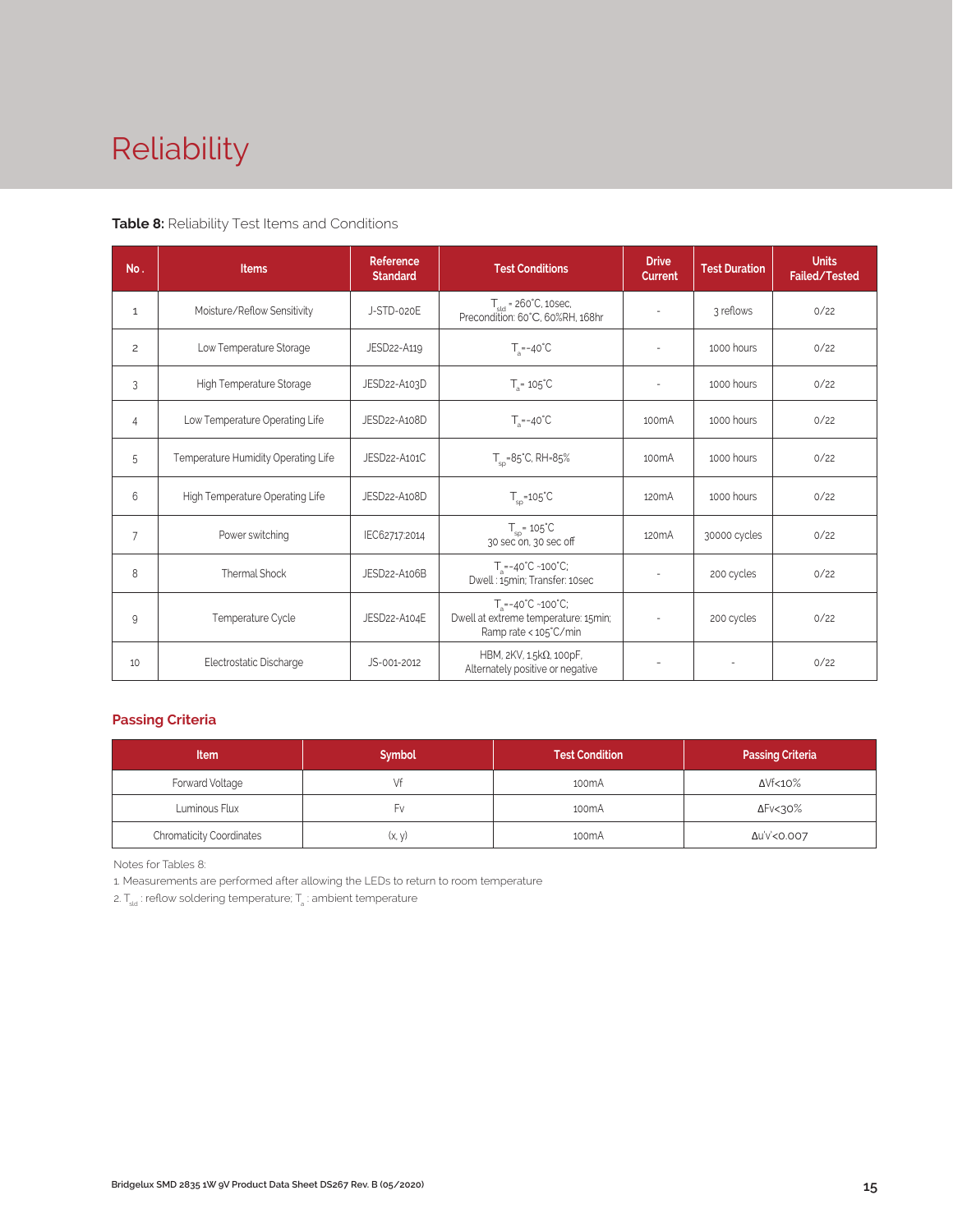## Reflow Characteristics

#### **Figure 11 : Reflow Profile**



| <b>Profile Feature</b>                                                 | <b>Lead Free Assembly</b> |
|------------------------------------------------------------------------|---------------------------|
| Temperature Min. (Ts_min)                                              | $160^{\circ}$ C           |
| Temperature Max. (Ts_max)                                              | $205^{\circ}$ C           |
| Time (ts) from Ts_min to Ts_max                                        | 60-150 seconds            |
| Ramp-Up Rate (TL to Tp)                                                | 3 °C/second               |
| Liquidus Temperature (TL)                                              | 220 °C                    |
| Time (TL) Maintained Above TL                                          | 60-150 seconds            |
| Peak Temp(Tp)                                                          | 260 °C max.               |
| Time (Tp) Within 5 °C of the Specified Classification Temperature (Tc) | 25 seconds max.           |
| Ramp-Down Rate (Tp to TL)                                              | 5 °C/second max.          |
| Time 25 °C to Peak Temperature                                         | 10 minutes max.           |

#### **Figure 12 : Pick and Place**



Note for Figure 12:

1. When using a pick and place machine, choose a nozzle that has a larger diameter than the LED's emitting surface. Using a Pick-and-Place nozzle with a smaller diameter than the size of the LEDs emitting surface will cause damage and may also cause the LED to not illuminate.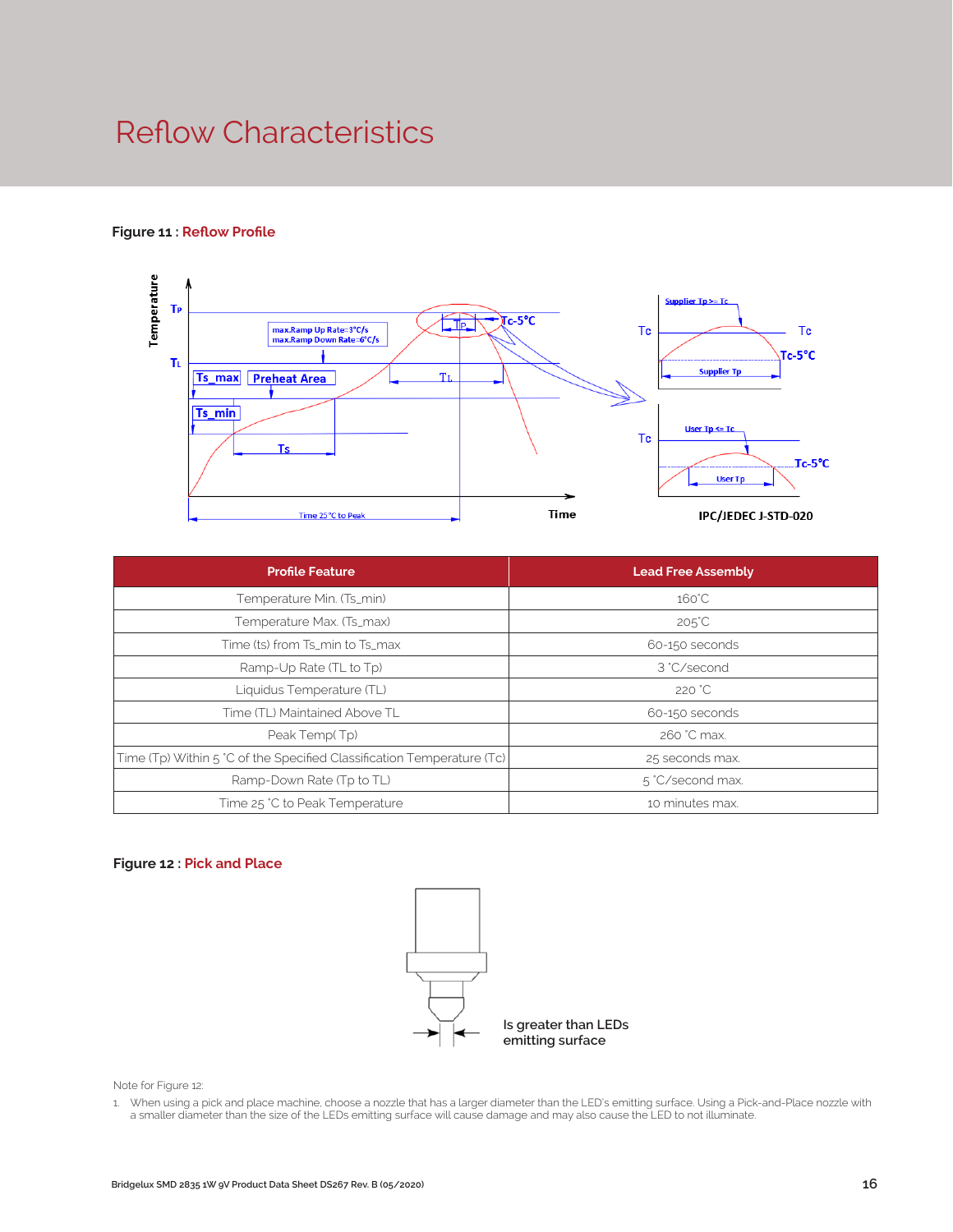## Packaging

#### **Figure 13: Emitter Reel Drawings**



Note for Figure 13:

1. Drawings are not to scale. Drawing dimensions are in millimeters.

#### **Figure 14: Emitter Tape Drawings**





Note for Figure 14:

1. Drawings are not to scale. Drawing dimensions are in millimeters.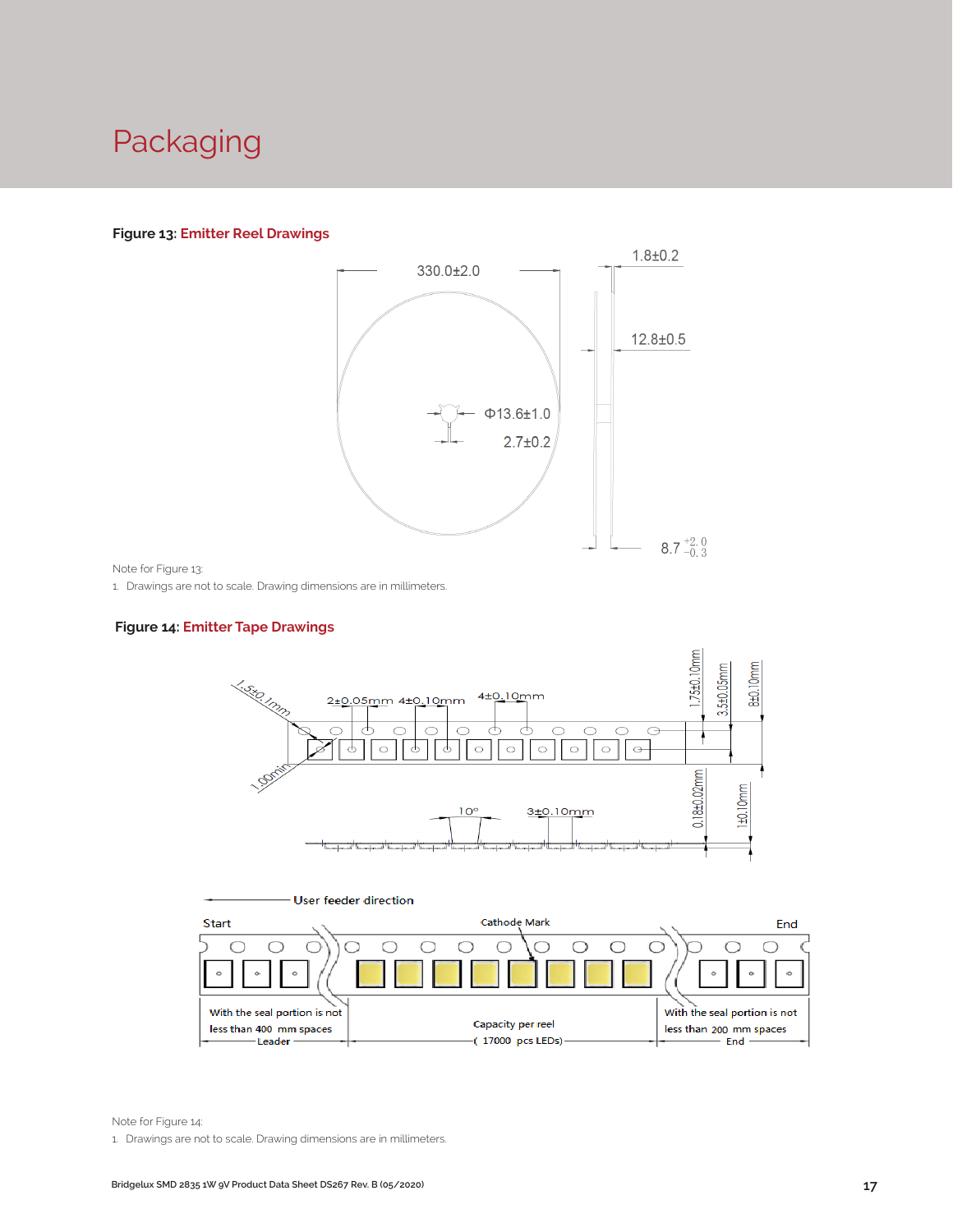# Packaging

#### **Figure 15: Emitter Reel Packaging Drawings**



Note for Figure 15: 1. Drawings are not to scale.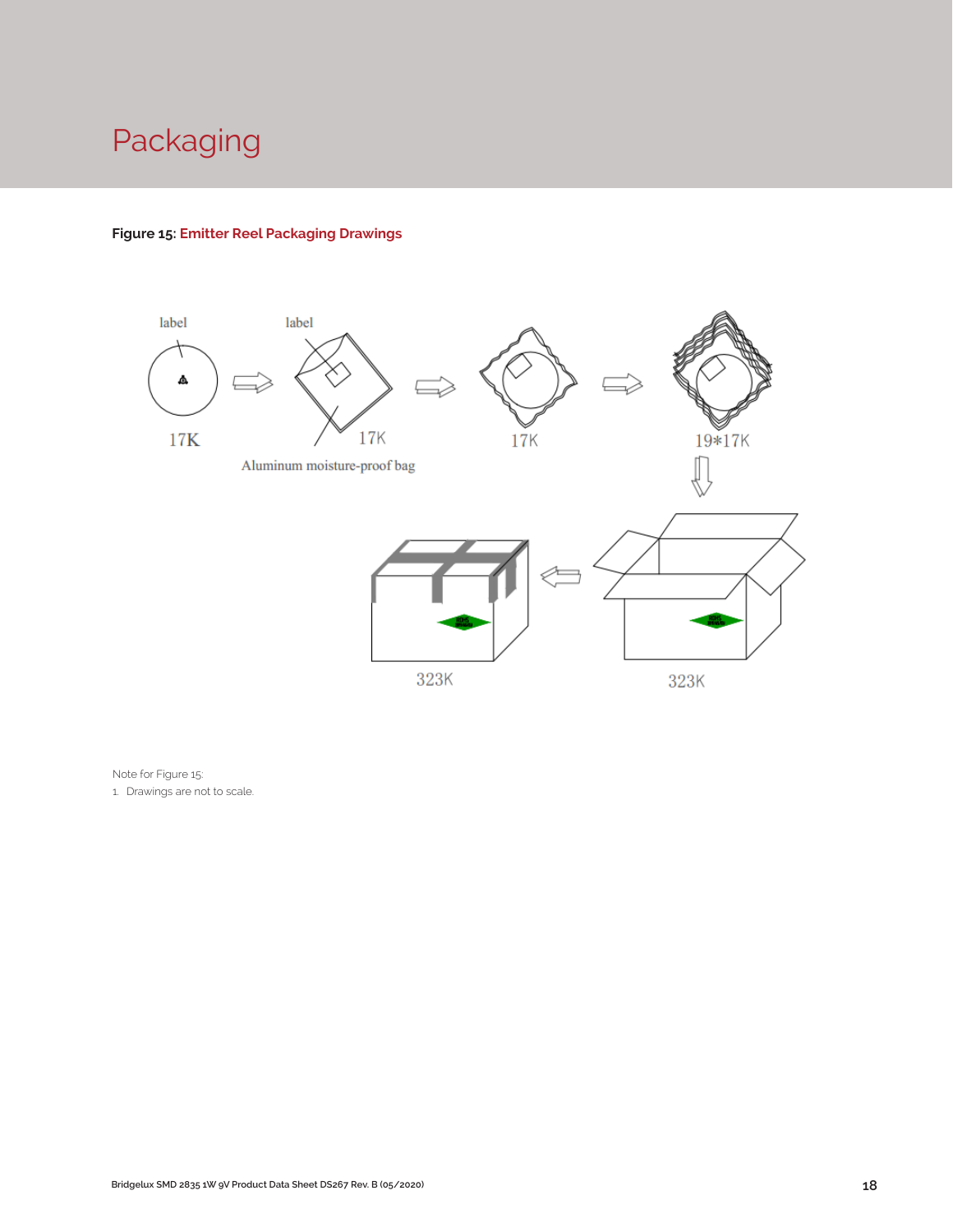# Design Resources

Please contact your Bridgelux sales representative for assistance.

### **Precautions**

#### **CAUTION: CHEMICAL EXPOSURE HAZARD**

Exposure to some chemicals commonly used in luminaire manufacturing and assembly can cause damage to the LED emitter. Please consult Bridgelux Application Note AN51 for additional information.

#### **CAUTION: EYE SAFETY**

Eye safety classification for the use of Bridgelux SMD LED emitter is in accordance with IEC specification EN62471: Photobiological Safety of Lamps and Lamp Systems. SMD LED emitters are classified as Risk Group 1 when operated at or below the maximum drive current. Please use appropriate precautions. It is important that employees working with LEDs are trained to use them safely.

#### **CAUTION: RISK OF BURN**

Do not touch the SMD LED emitter during operation. Allow the emitter to cool for a sufficient period of time before handling. The SMD LED emitter may reach elevated temperatures such that could burn skin when touched.

### **CAUTION**

#### **CONTACT WITH LIGHT EMITTING SURFACE (LES)**

Avoid any contact with the LES. Do not touch the LES of the emitter or apply stress to the LES (yellow phosphor resin area). Contact may cause damage to the emitter

Optics and reflectors must not be mounted in contact with the LES (yellow phosphor resin area).

### Disclaimers

#### **MINOR PRODUCT CHANGE POLICY**

The rigorous qualification testing on products offered by Bridgelux provides performance assurance. Slight cosmetic changes that do not affect form, fit, or function may occur as Bridgelux continues product optimization.

#### **STANDARD TEST CONDITIONS**

Unless otherwise stated, LED emitter testing is performed at the nominal drive current.